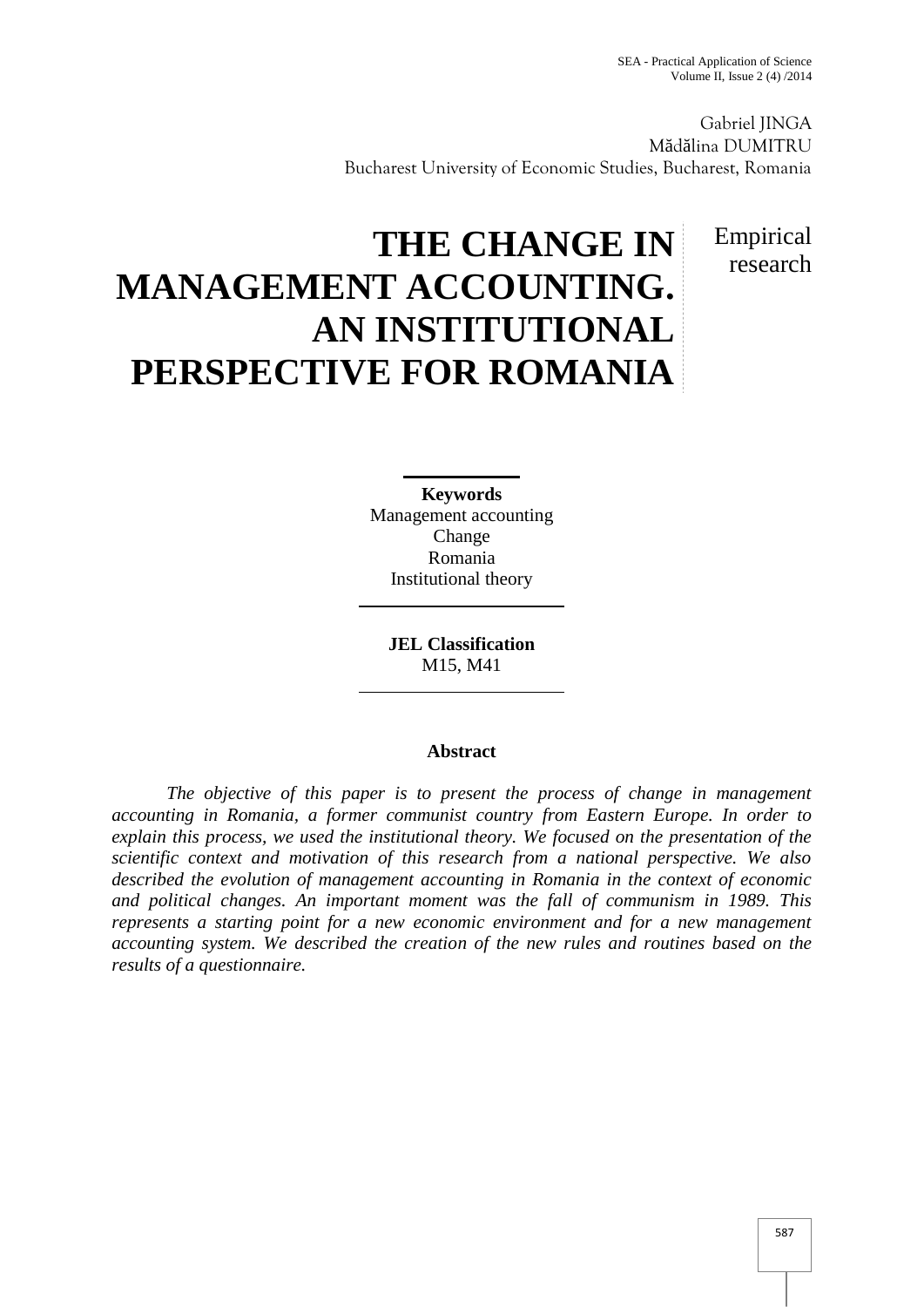## **1. Introduction**

The changes in management accounting are a popular subject in international accounting researches. A specific interest is represented by the way in which this process occurred in the countries situated in Eastern Europe, considering that, for a four decades period, they had a socialist accounting. Within this period, management accounting, in its present sense, did not exist. There was only a full cost computation process, which was used for the selling price determination. Knowing the fact that there was an alignment of all the prices at the level of the national economy, the prices having a fixed character, the role of the cost computation was limited. The passage to a market economy, at the beginning of the 90s, represented a change of economic paradigm for the countries in Eastern and Central Europe, with consequences on accounting, implicitly on management accounting, the change mechanism being a specific one. A representative case for the analysis of change at the level of management accounting, in the context of the change of the type of economy, is represented by Romania.

The last twenty years witnessed an unprecedented experiment in accounting policy-making in Romania. Even though the authorities emphasize the financial accounting, the offer of relevant management accounting information is as important. To analyse the change in management accounting in Romania, we started from the presentation of the main moments which generated changes in accounting.

The analysis of Romanian accounting economies should be made taking into account several reference points, such as the economic and political changes that occurred in time. A particular aspect is the fact that the change of economic (the transition to a socialist economic system in 1948 and its collapse in 1989) and political doctrine (the existence of a Communist regime in the same period) brought radical changes in

the accounting field. These changes are correlated with the similar ones that occurred in other Central and Eastern European countries. Thus, in the twentieth century Romania was governed by several accounting systems in line with the existing economic and political systems.

The remainder of this paper is organized as follows:

- we present the state of the art in the process of change in the management accounting – the national perspective
- we introduce the institutional theory;
- the next section is dedicated to the research methodology;
- the results of our study follow:
- the paper ends with our conclusions.

## **2. The presentation of the scientific context and motivation**

Romania represents a particular case, which is yet representative for the Eastern European countries. This case is interesting from the perspective of studying the change in management accounting, from the following considerations: (i) from the historical point of view it is one of the ex-socialist countries, which led to a specific evolution, compared to other European countries; (ii) in the last two decades, the economic environment was dynamic, evolving towards a market economy; (iii) the accounting system acknowledged several changes.

The literature review on management accounting systems in developing testimonies for the very fragmented nature of their findings in environment and political stage of development, orientation towards specific techniques (Albu&Albu, 2012).

The process of change in management accounting is driven today by the globalization, the introduction of the new technologies, the financial crisis, the use of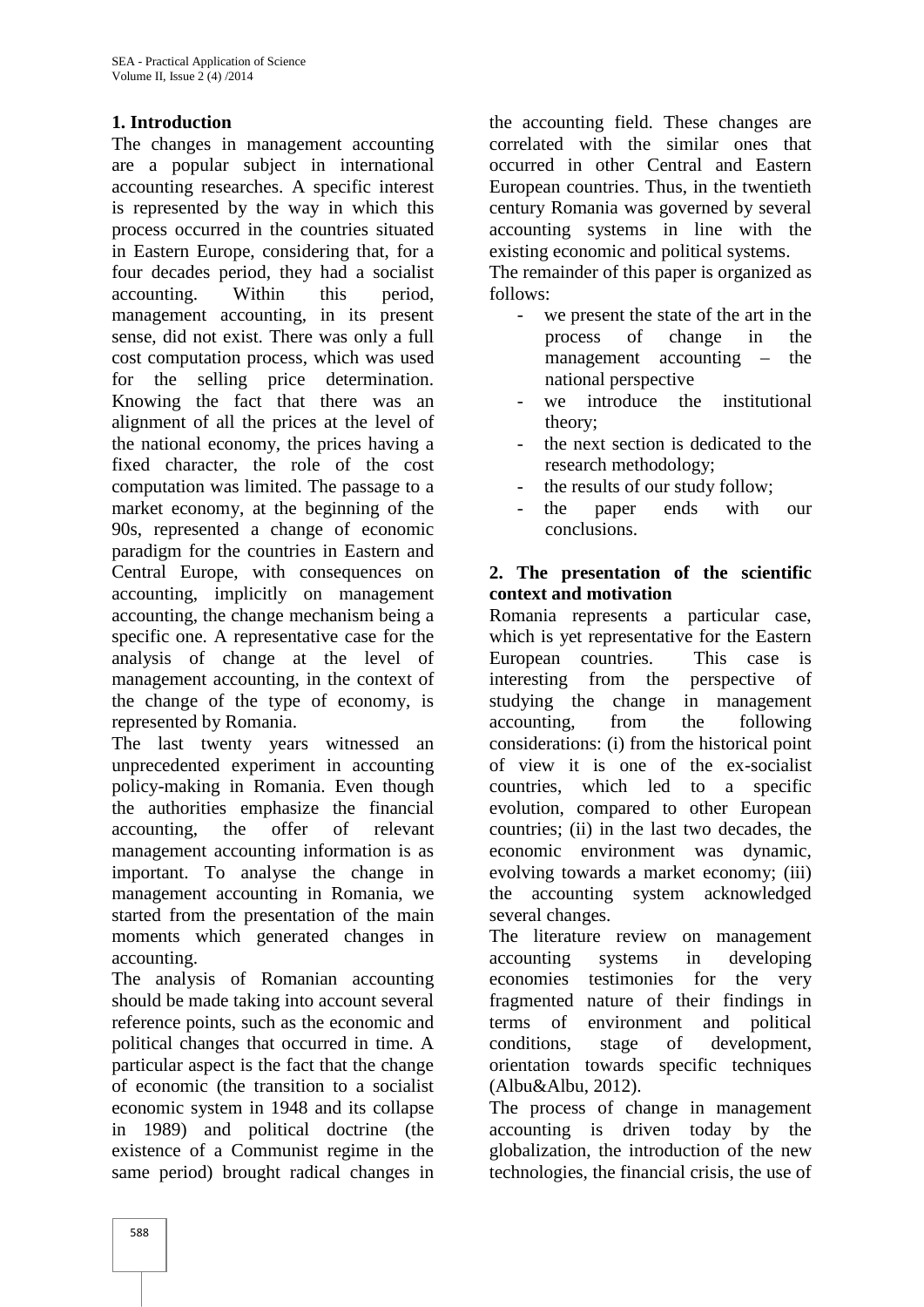ERPs, the increase in the value of the intangibles etc.

An analysis of the change in management accounting has to be done according to the economical-political context. In the specialized national literature several classifications exist: Ionascu (1997), Calu (2005), Laptes (2007). In this paper we will start from the classification made by Calu (2005). The criterion was "mutations in Romanian accounting literature or changes of the economic paradigm". The author identified the stages enumerated in Table 1.

Before 1990, Romania had a Soviet accounting system. This was actually an integrated system. At the beginning, the management accounting was not applied in the industry. As a consequence, the operational result couldn't be established.However, in the Soviet accounting system, the selling price was computed as in Table 2 (Evian, 1947). Until 1950, the management accounting field focused on determining the full costs and on the budgeting process.

From 1950 till 1989, the practice of management accounting in order to achieve useful information for a decision was not allowed. The decision-making process was not in fact a game of choices, but a required exercise. The prices were the same at the level of the entire economy. The model used for the computation of the cost was almost the same as in the previous period.

The year 1990 represents the first moment of freedom in the economic, social, political and cultural environment in Romania. As a consequence of this situation, a time of transformation came for the accounting field as well. Since 1990, preparations for an accounting reform are underway, beginning with the enactment of the Accounting Law No. 82/1991. The starting point of this process was the French accounting system. Romanian academics were the proponents of the accounting reform. The reform initiated in early 1990 was later continued

the Romanian Accountancy Development Programme, started in 1997. Romania has now a dualist accounting system, and normalization is performed by the Ministry of Finance. Alike other continental European countries, Romania a two-stage accounting system (Feleagã, 1996), mainly due to the French influence during the first step of reform and to the use of information produced by financial accounting mostly by the state (Albu&Albu, 2007).

Since 1989 management accounting has undergone numerous changes. This field was not covered by the Accounting Law No. 82/1991, which only included a few mentioning management accounting. When the first version of the law was enacted, management accounting was perceived as optional, when in fact the only optional aspect was the way in which it was carried on and adapted to the specific features of the economic activity. The situation was maintained after the publication of Order 1826/2003.

Glavan et al. (2007), Jinga et al. (2010) and AlmasanandGrosu (2008) identified in survey-based studies the existence of management accounting systems in companies and also the use of the information provided by monitoring costs, determining the selling price, making products decisions and, to a lower extent, improving product quality and implementing the strategy. Albu and Albu (2012) research indicate that the most important factors associated with the existence and use of management accounting techniques are the type of capital and size.

Albu et al. (2010) conducted a case study investigating several Romanian medium sized companies in the construction field belonging to a group of companies that implemented management accounting systems as support in decision making. Although these studies are located at the level of a single company, they offer some evidence about the role of several organizational and environmental factors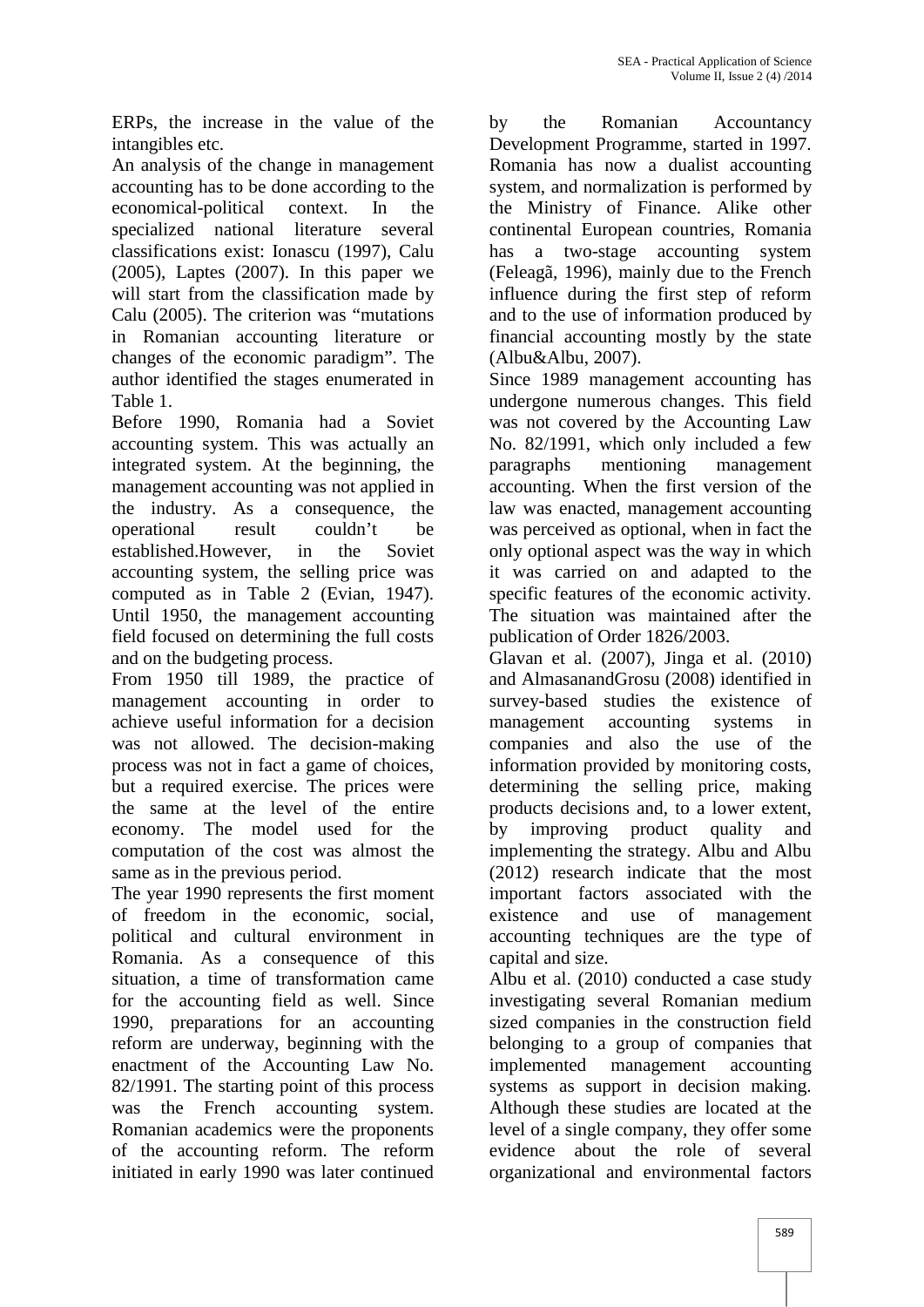influencing management accounting systems in Romanian organizations. Most of the Romanian research focuses on generic settings (Dumitru et al., 2011) and not on specific industries or services (such as, for instance, Dutescu et al., 2009).

Albu and Albu (2009) apply the institutional theory studying the change in the accountant's role. They conclude that the accountant evolved since 1989 from "bean-counters" to "business consultants" and information providers. The role of the accountant changed from performing simple accounting treatments to offering mormative. support in complex decision-making processes.

# **2. The institutional theory**

Nowadays, the researchers employ the institutional theory in order to describe the process of change in management accounting. The institutional theory developed in three directions: the old institutionalism, the new-institutional theory and the archetype theory.

The most used theoretical framework describing the change in management accounting using the old institutional theory is the one published by Burns and Scapens (2000). It focuses on the institutionalization of new rules and routines in the organization's realm. The framework deals with a few elements, such as: rules, routines, habits, culture and norms. The institution is "a way of thought or action of some prevalence and permanence, which is embedded in the habits of a group or the customs of a people" (Hamilton, 1932, p 84). According to Burns and Scapens (2000), the rules are "formally recognized ways in which things should be done." Routines are "patterns of thought and action which are habitually adopted by groups of individuals."Järvenpää (2007) identifies different kinds of change: adaptation, adjustment,development, going backwards, innovation, shifting, replacement, reorganizing andredesigning (Järvenpää, 2007). Schein (1985 cited in

Järvenpää, 2007) identifies two categories of cultural interventions:(1) primary interventions (e.g. the allocation of the critical resources by the top management), and (2) secondary tools (e.g. managerial practices).

Another direction employed by the researchers is the new-institutional theory. According to it, the change happens because of the pressures which act on the company. DiMaggio and Powell (1983) types of isomorphic pressures: mimetic, coercive, and The mimetic isomorphism appears if a company copies another company when making a change. The coercive isomorphism appears when the regulatory bodies impose on the companies the adoption of an innovation. The normative isomorphism represents the adoption of innovations imposed by the profession. In our opinion, the newinstitutional theory cannot be applied in the case of management accounting. In general, management accounting has a secret character, thus it cannot lead to mimetic isomorphism. It is not subject to a rule, being organized by each company in its own way, resulting that it cannot be subject to coercive isomorphism. On the third hand, it is not imposed by profession, as would be the case of normative isomorphism.

The third theory, of archetypes(Liguori and Steccolini, 2012), suggests that the happens differently in organizations, because information is filtered through internal processes of interpretation and attribution of meanings.

## **3. Research methodology**

Our research relies on a survey distributed to companies located in Bucharest. We sent approximately 400 questionnaires and received 62 answers. 17% of the companies in our sample activated in the production domain, 39% in services, 37% in distribution and 7% in other domains. Our questionnaire tested the opinion of the managers regarding the usefulness of the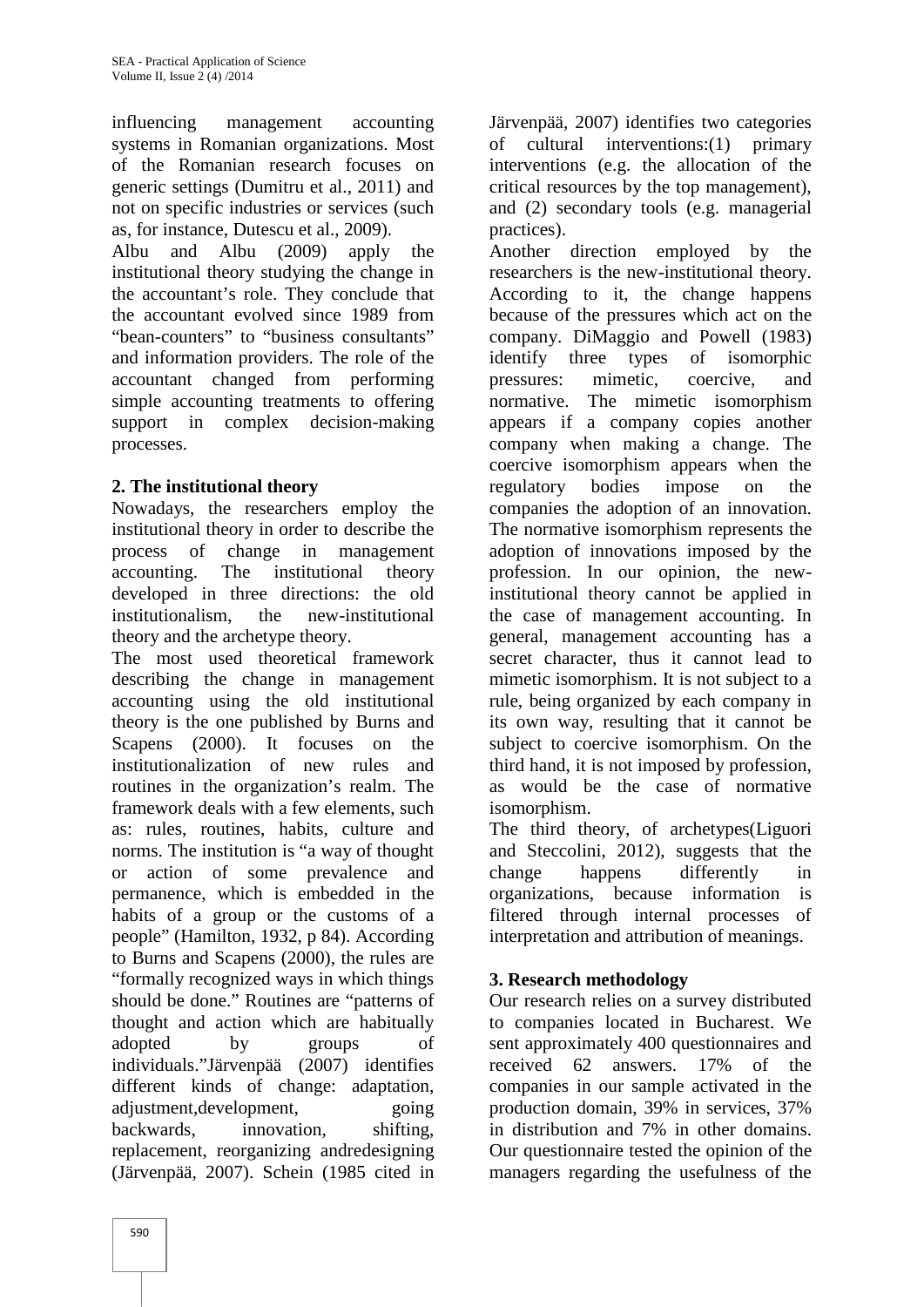management accounting information. Our research hypothesis is that new management accounting tools were notice institutionalised in Romania after 1989.

# **4. Results of the study**

Our results show that the management accounting information is useful when making the following decisions:

- monitoring and lowering costs (74.63%);
- externalization decisions (52.36%);
- giving up on certain types of products and projects (50%);
- accepting additional projects and orders (48.65%);
- setting the selling price  $(47.3\%)$ .

The management accounting information is used by the managers on a monthly basis in 40% of the cases, twice a month in 15.6% of the cases and in 18.8% of the cases it is required weekly.

About 97.4% of our respondents use a cost monitoring system. The cost monitoring system was developed on average after four years. This shows that the monitoring systems are institutionalized only after the management gains experience in the domain in which it activates.

In terms of institutionalized cost accounting method 25.64% of organizations use job costing, 20.51% use global method, 17.95% don't know the name of the method or don't use any method, 12.82% use ABC method, 7.69% apply direct-costing and 5.13% use target costing.

The most used tools for managerial decisions are the financial statements and the trial balances, followed by profitability analysis, investment budget and the cash flow statement.

The procedure for the collection, processing and presentation of the management accounting information was developed internally (59%), adopted from the mother company (20.5%) or developed by a specialized company (12.8%).

64.29% of the respondents compute the efficiency on cost centres.

Comparing the situation in Romania with the one in the developed countries, we that the traditional costing techniques are still prevalent to the advanced costing techniques. Yet, the managers start being interested in the management accounting practices, in the management and organisational control and in performance measurement.

# **5. Conclusions**

Our results show that new management accounting tools were institutionalized in the Romanian companies. Among them, we notice that these companies started to use new costing methods, such as ABC or target costing. Almost all the respondents (97.4%) use a cost monitoring system. It is interesting that most of the collection, processing and presentation procedures were developed internally, which shows a maturity of the companies and of the environment in which they operate. Many companies compute the efficiency on cost centres (64.29%) and use the management accounting information in the decision making process.

Yet, there is still room for further improvements. For instance, most of our respondents declare that they use the management accounting information monthly and that the most used tool are the financial statements.

A limitation of our study is given by the reduced number of companies included in our sample. We consider that the issue of change in management accounting in Romania can be further investigated through case studies.

# **6. Acknowledgements**

This paper was co-financed from the European Social Fund, through the Sectorial Operational Programme Human Resources Development 2007-2013, project number POSDRU/159/1.5/S/138907 "Excellence in scientific interdisciplinary research, doctoral and postdoctoral, in the economic, social and medical fields – EXCELIS",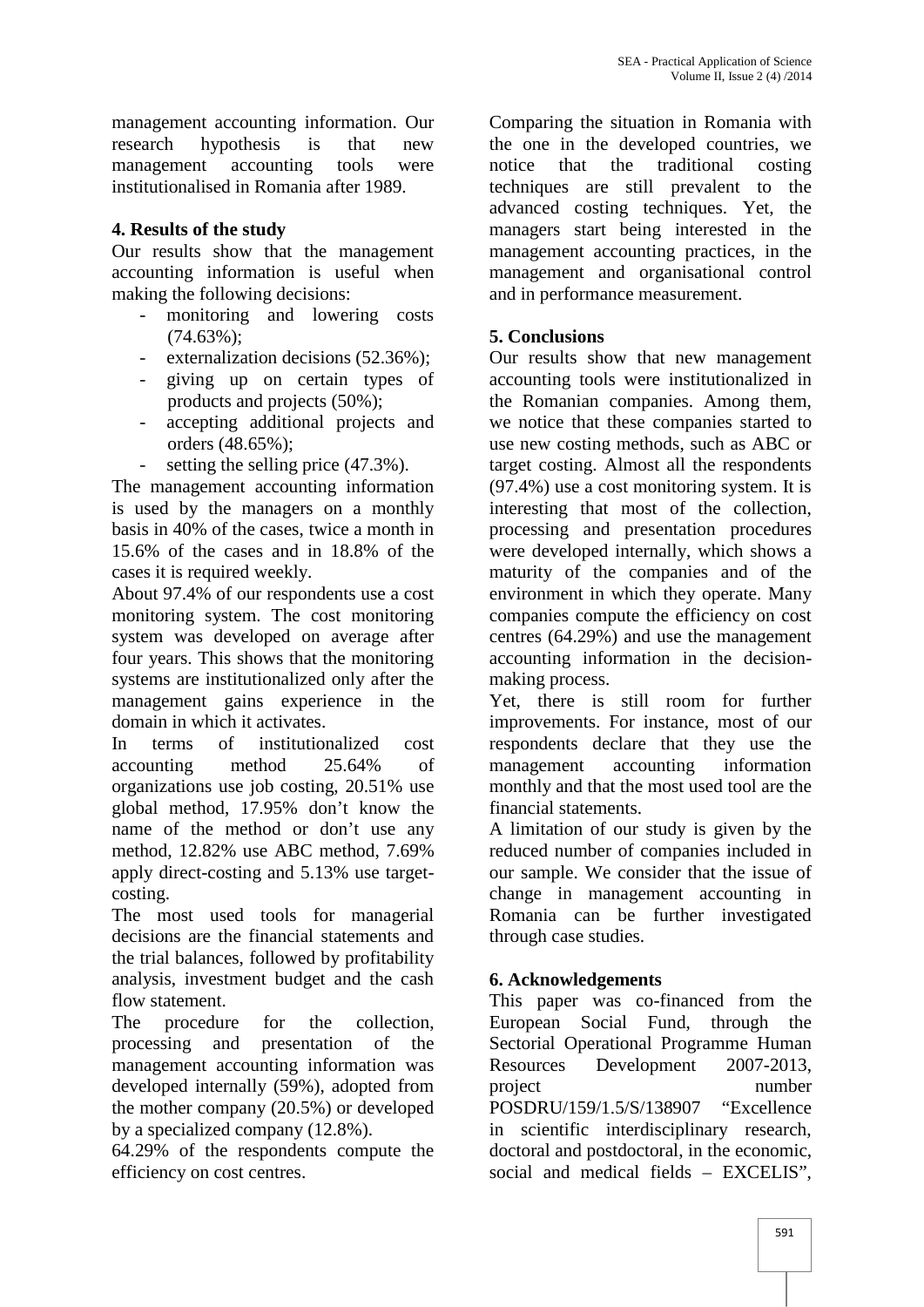coordinator The Bucharest University of Economic Studies.

### **References**

- [1] Albu, C.,&Albu, N. (2007).*Le contrôle de gestionen Roumanie unessaid'identification des pratiques et propositions de recherché*, 28ème Congrès de l'Association Francophone deComptabilité, Poitiers, France.
- [2] Albu, C.N., Albu., N.,& Guinea, F. (2010).*The fabrication of management accounting systems – why, how and what are the consequences? A Romanian testimony*, 5th edition of the Accounting and Management Information Systems International Conference, June 17-18, Bucharest, Romania.
- [3] Albu, N., &Albu, C. (2009). *How does organizational change affect the accountants' role? An institutional approach on two Romanian setting*, Accounting and Management Information Systems, vol. 8, no. 1, pp. 40-52.
- [4] Albu, N., &Albu, C. (2012).*Factors Associated with the Adoption and Use of Management Accounting Techniques in Developing Countries: The Case of Romania*, Journal of International Financial Management & Accounting, volume 23, issue 3, pages 245-276, Autumn 2012.
- [5] Alm an, A., & Grosu, C. (2008). *Managers' awareness of the accounting information usefulness*, Accounting and Management Information Systems, no. 24: 56-71.
- [6] Burns, J.,&Scapens, R.E. (2000).*Conceptualizing management accounting change: an institutional framework*, Management Accounting Research 11 (1), 3–25.
- [7] Calu, D.A. (2005).*Istorie i dezvoltare privind contabilitatea din România (History and development of accounting in Romania*), Bucure ti: Editura Economic<sub>a</sub>.
- [8] DiMaggio, P.,& Powell, W.W. (1983). *The iron cage revisited: institutional isomorphism and collective rationality in organizational fields*, American Sociological Review, vol. 48, is. 2, pp. 147-160.
- [9] Dumitru, M., Calu, D.A., Gorgan, C.,&Calu, A. (2011).*A Historical Approach of Change in Management Accounting Topics published in Romania*, Accounting and Management Information Systems, vol.10, nr. 3/2011: 375-396.
- $[10]$  Du escu A., Ponorîc A., &St nil G.O. (2009).*Cost analysis of good practice – a case study for dentistry services in Romania*, Amfiteatru Economic, vol. XI, nr. 26/2009, pp. 616-623.
- [11] Evian, I. N. (1947).*Contabilitatea industriala* (Industrial Accounting), Bucharest
- [12] Feleagă, N. (1996).*Îmblânzirea jungle contabilit ii*, Ed. Economic, Bucure ti.
- $[13]$  Gl van, M., Br escu (Dumitru), M., Dumitru, V., Jinga, G., & Lapte, R. (2007).*The Relevance and Quality of the Accounting Information*, Accounting and Management Information Systems, Supplement: 103-114.
- [14] Hamilton, W.H.(1932). *Institution*, in Seligman, E.R.A. *i* Johnson, A. (eds) *Encyclopaedia of Social Science*, 73(4),pp. 560-595.
- [15] Ionascu, I. (1997).*Epistemologia contabilitatii*, Editura Economica, Bucharest.
- [16] Järvenpää, M. (2007).*Making business partners: a case study on how managementaccountingculturewascha nged*, European Accounting Review, vol. 16,no. 1: 99-142
- [17] Jinga, G., Dumitru, M., Dumitrana, M., &Vulpoi, M. (2010).*Accounting systems for cost management used in the Romanian economic entities*, Accounting and Management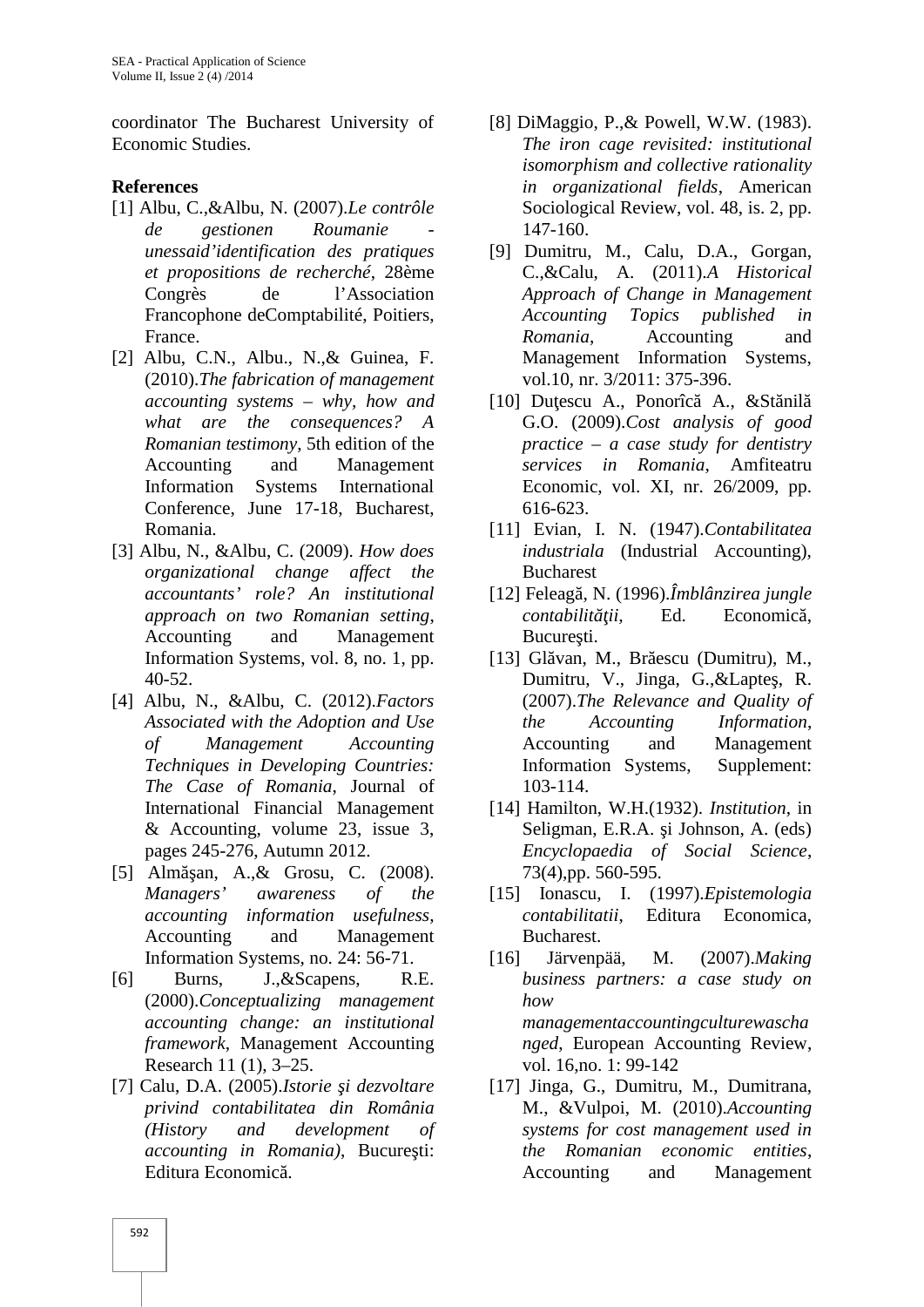Information Systems, nr. 2/2010, vol. 9: 242-267.

- [18] Laptes, R. (2007).*Istorie, present si perspective privind situatiile financiare ale intreprinderii din Romania*. Teza de doctorat (*History, Present and Perspective for the Financial Statements in Romania. Doctoral Dissertation*), ASE: Bucharest.
- [19] Legea Contabilitatii nr.82/1991 Monitorul Oficial nr. 20/20.01.1991 (*Accounting Law No. 82/1991, Official Journal No. 20/20.01.1991*).
- [20] Ordinul ministrului finan elor publice nr. 1826/2003 pentru aprobarea preciz rilor privind unele m suri referitoare la organizarea i conducerea contabilit ii de gestiune, publicat în *Monitorul Oficial* nr. 23 din ianuarie 2004 (*Order of the Minister of Public Finance No. 1826/2003 concerning some measures regarding the organization of management accounting*, Official Journal No. 23/January 2004)